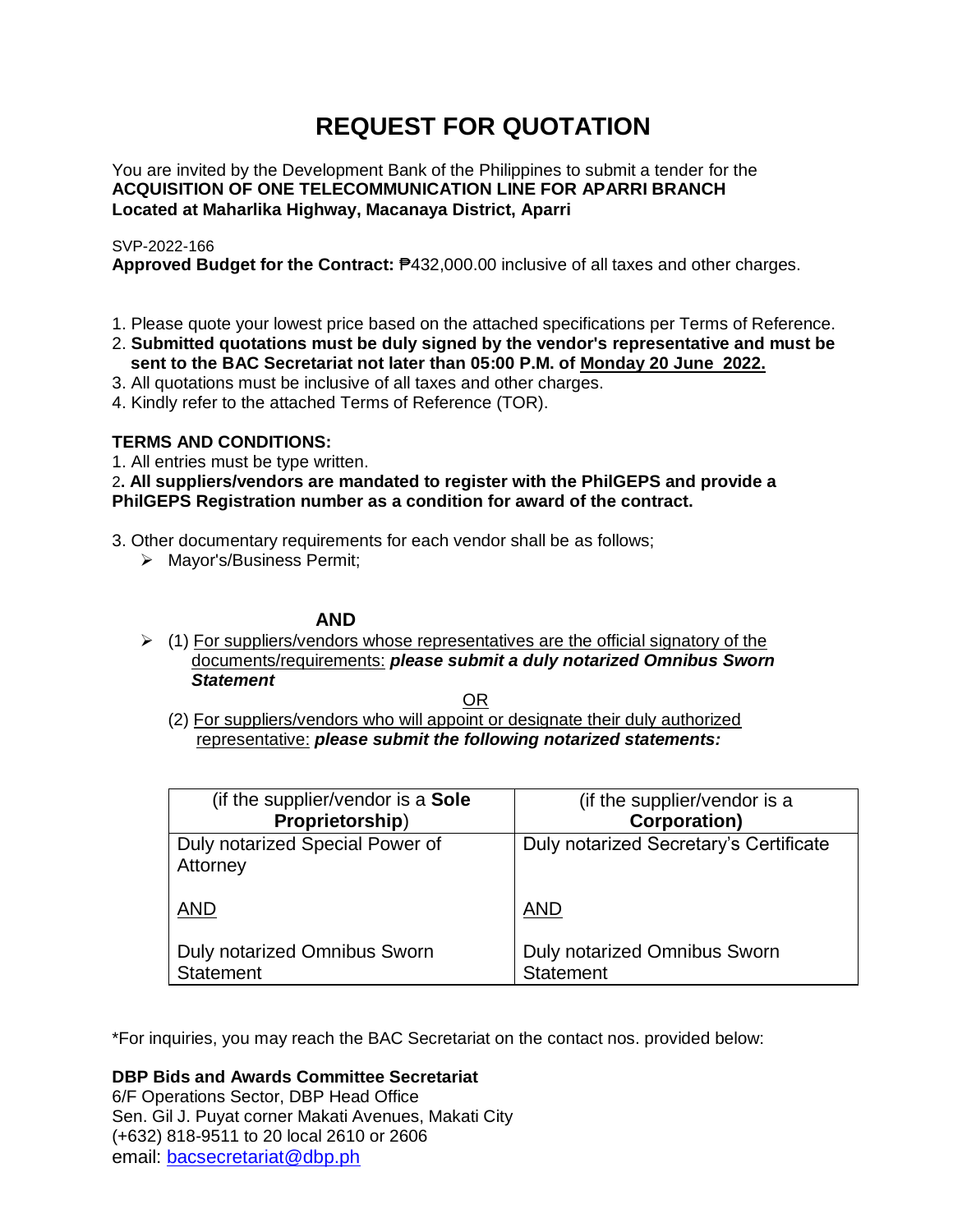#### **Annex A**

# ACOUISITION OF NEW. ADDITIONAL AND/OR REPLACEMENT TELECOMMUNICATION LINE/CONNECTIVITY SERVICE FOR THE DEVELOPMENT BANK OF THE PHILIPPINES (DBP)-**APARRI BRANCH**

#### APPROVED BUDGET FOR THE CONTRACT: Php 432,000.00

# **TECHNICAL SPECIFICATIONS**

#### **A. BACKGROUND**

The telecommunication connectivity service (line) is for the connection of DBP online systems, services and facilities in any of the following DBP remote sites:

- A.1. Branch Office, including:
	- A.1.a. Lending Center
	- A.1.b. Cash Center
	- A.1.c. Branch-Lite Unit
- A.2. Automated Teller Machine (ATM)

# **B. OBJECTIVE**

To acquire stable, reliable and secure telecommunication connectivity/line service to link DBP remote sites to the Head Office from an authorized and qualified telecommunication service provider (Telco).

# C. COVERAGE OF THE CONTRACT

The contract will be for a one (1) year period starting from date of acceptance of service with the option for automatic renewal.

# D. MINIMUM SPECIFICATIONS

- D.1. Connectivity/Line Service Availability
	- > The minimum availability of service is 99.6%.
- D.2. Connectivity/Line Specifications
- D.2.a. Branch Office ☑
	- D.2.a.i. Wired MPLS/VPN, Radio Last Mile with minimum of 10 Mbps bandwidth
	- D.2.a.ii. Inclusive network equipment, such as router and or router/modem, must not be on End-of-Life/End-of-Support status within the contract period
	- D.2.a.iii. Router must support GRE/mGRE tunneling and IP Security (ex. dynamic VPN) and SNMP
	- D.2.a.iv. DBP shall have the full access of the router
	- D.2.a.v. Provide near real time and historical link monitoring
- D.2.b. ATM Wired
	- D.2.b.i. VPN connection at least 128 Kbps via MPLS
	- D.2.b.ii. Inclusive network equipment, such as router and or router/modem, must not be on End-of-Life/End-of-Support status within the contract period
	- D.2.b.iii. Support GRE tunneling and SNMP
	- D.2.b.iv. Provide near real time and historical link monitoring

Page 1 of 4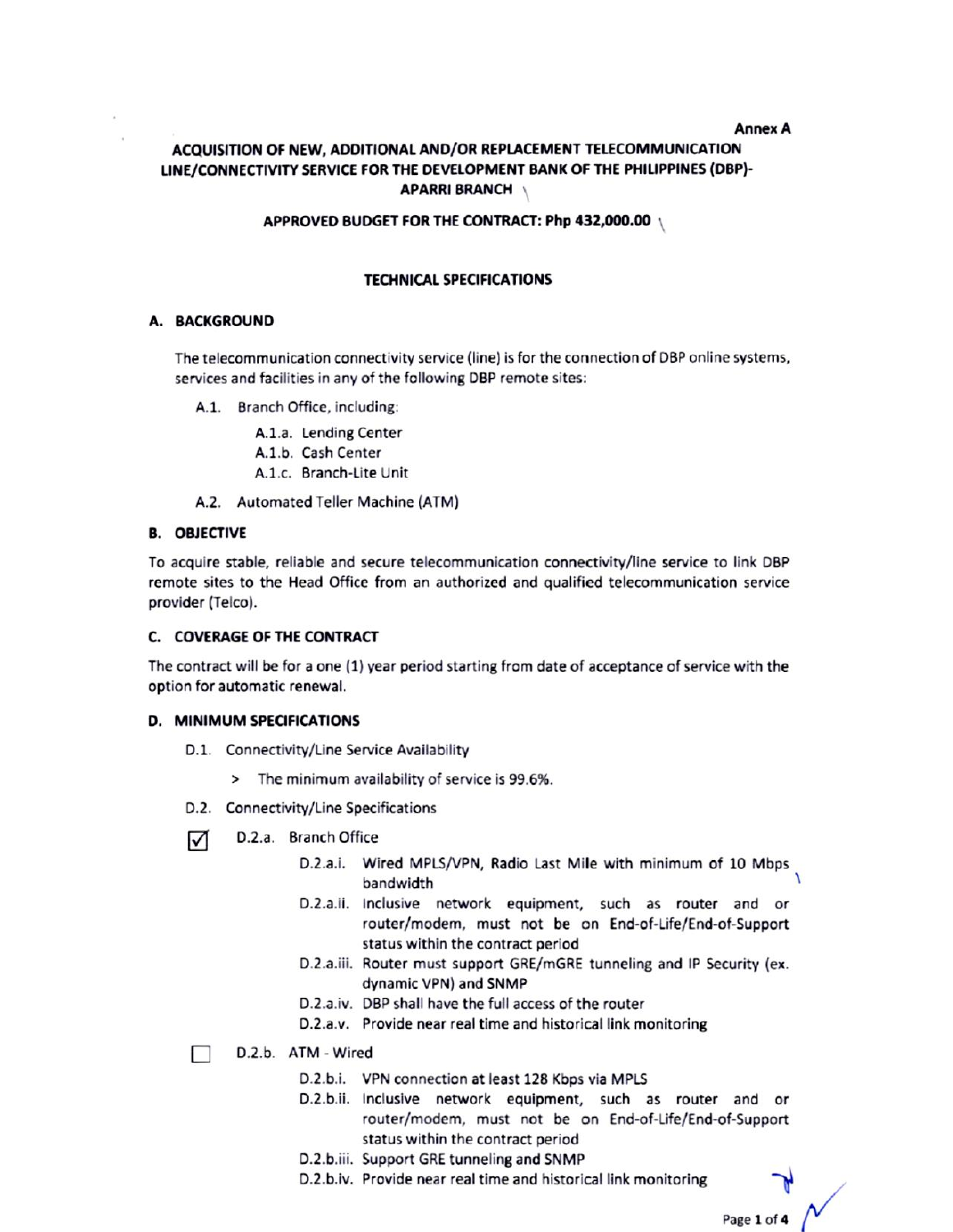ACQUISITION OF NEW, ADDITIONAL AND JOR REPLACEMENT OF TELECOMMUNICATION. LINE/ CONNECTIVITY SERVICE FOR THE DEVELOPMENT BANK OF THE PHILIPPINES (DBP)

- $\Box$  D.2.c. ATM Wireless
	- D.2.c.i. Provide data transmission function by public GPRS/ GSM network or higher
	- D.2.a.vii. Inclusive network equipment, such as router and or router/modem, must not be on End-of-Life/End-of-Support status within the contract period
	- D.2.c.ii. Support GRE Tunneling and SNMP
	- D.2.c.iii. Provide GUI access for local and remote management
	- D.2.c.iv. Operate at -30~+75°C temperature
	- D.2.c.v. Has LED status indication
	- D.2.c.vi. Support RJ45 console port
	- D.2.c.vii. Include: 1 power cord, 2 antennas, 1 console cable, 1 set documentation
	- D.2.c.viii. Provide near real time and historical link monitoring.
	- D.2.c.ix. Meet the average latency requirement of not greater than 200ms measured using the Ping utility or any similar mobile applications
	- D.2.c.x. Meet signal requirement of not less than 2 bars measured using mobile or similar devices capable of said measurement
	- D.2.c.xi. DBP shall have full access to the Modem/Router
- D.3. Support Services and Incident Management
	- D.3.a. The Telco shall provide 24 x 7 onsite, telephone and email support. For every service unavailability/downtime reported, the response time shall be within thirty (30) minutes.
	- D.3.b. Upon the occurrence of service unavailability/downtime, the Telco shall:
		- D.3.b.i. Conduct problem isolation/resolution and link restoration activities
		- D.3.b.ii. Notification via electronic mail (E-mail) and telephone within one (1) hour of the occurrence
		- D.3.b.iii. Minimum of twice a day status report to DBP via E-Mail
		- D.3.b.iv. Estimated time of arrival (ETA) if onsite activities required
		- D.3.b.v. Estimated time of resolution (ETR)
		- D.3.b.vi. Root cause
		- D.3.b.vii. Comply with DBP policies on security and confidentiality during support services.
	- D.3.c. The Telco shall submit an incident report stating the reason/s for the outage and detailing the steps undertaken to resolve a particular problem upon DBP's request.
- D.4. Service Performance Review
	- > The Telco shall conduct a performance review session at least once every quarter of a year

#### E. TELECOMMUNICATION CONNECTIVITY/LINE REQUIREMENT CLASSIFICATION

The primary objective of the following provisions is to have multiple Telcos per site, providing service redundancy, high availability and avoiding single point of failure.

- $\sim$ E.1. New Telecommunication Line Requirement
	- E.1.a. Covered Sites

Page 2 of 4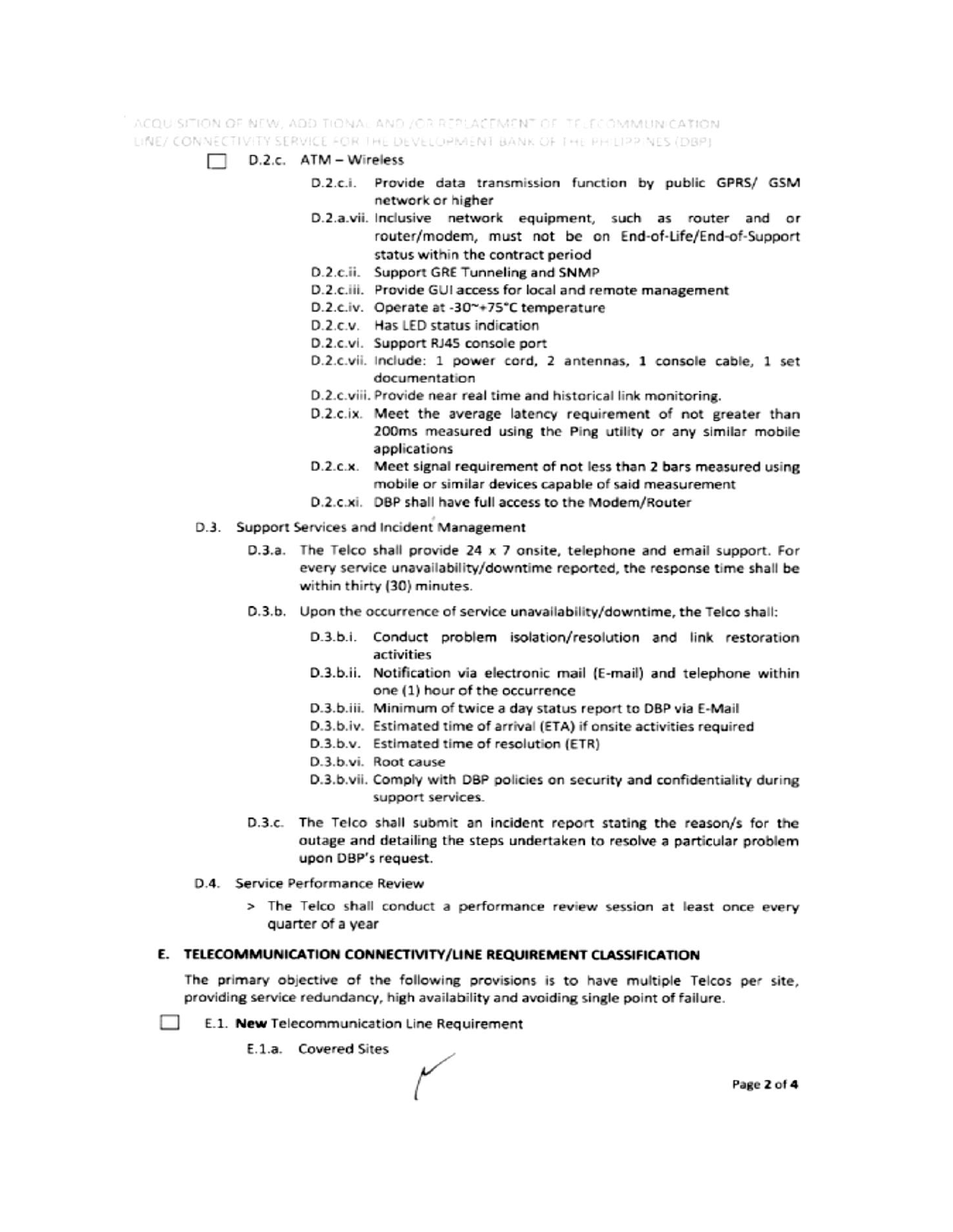ACQUISITION OF NEW, ADDITIONAL AND /OR REPLACEMENT OF TELECOMMUNICATION LINE/ CONNECTIVITY SERVICE FOR THE DEVELOPMENT BANK OF THE PHILIPPINES (DBP)

#### > New remotes sites

#### E.1.b. Telco Selection Criteria

- > Telecommunication Line for Branch Office
	- E.1.b.i. Two (2) different Telcos (Telco A and Telco B) shall be selected
	- E.1.b.ii. Telco A is the lowest (winning) provider
	- E.1.b.iii. Telco B is the second lowest provider
- > Telecommunication Line for Additional ATM Facility of a Branch Office
	- E.1.b.iv. The Telco must be different from the one which has the majority or most of the telecommunication connectivity services provided for the ATM/s of that Branch Office

#### E.2. Additional Telecommunication Line Requirement

- E.2.a. Covered Sites
	- > For existing sites with existing telecommunication line/s
- E.2.b. Telco Exception
	- > The Telco/s of the existing line/s servicing the site shall not be invited and will not be allowed to participate

#### √ E.3. Replacement Telecommunication Line Requirement

- E.3.a. Covered Sites
	- > For existing sites with existing telecommunication line/s
- E.3.b. Telco Exception
	- E.3.b.i. For Telco Redundancy Replacement
		- > The Telco of the existing line/s servicing the site including the one to be replaced shall not be invited and will not be allowed to participate
	- E.3.b.ii. Replacement for the Purpose of Telecommunication Line Capacity (Bandwidth) Upgrade
		- > The Telco of the other existing line/s servicing the site (i.e., other than the one to be replaced) shall not be invited and will not be allowed to participate
	- E.3.b.iii. For Wireless to Wired Facility Replacement
		- > The Telco of the other existing line/s servicing the site (i.e., other than the one to be replaced) shall not be invited and will not be allowed to participate

# F. DISCONTINUANCE OF SERVICE

DBP can opt to discontinue the service within the contract period without pre-termination fee/s, if the Telco provider fails to meet the required minimum availability of service, specified in item D.1, for three (3) consecutive months (3-strike rule)

#### **G. PAYMENT**

The payment shall be in a monthly basis every after the service acceptance.

Ν Page 3 of 4